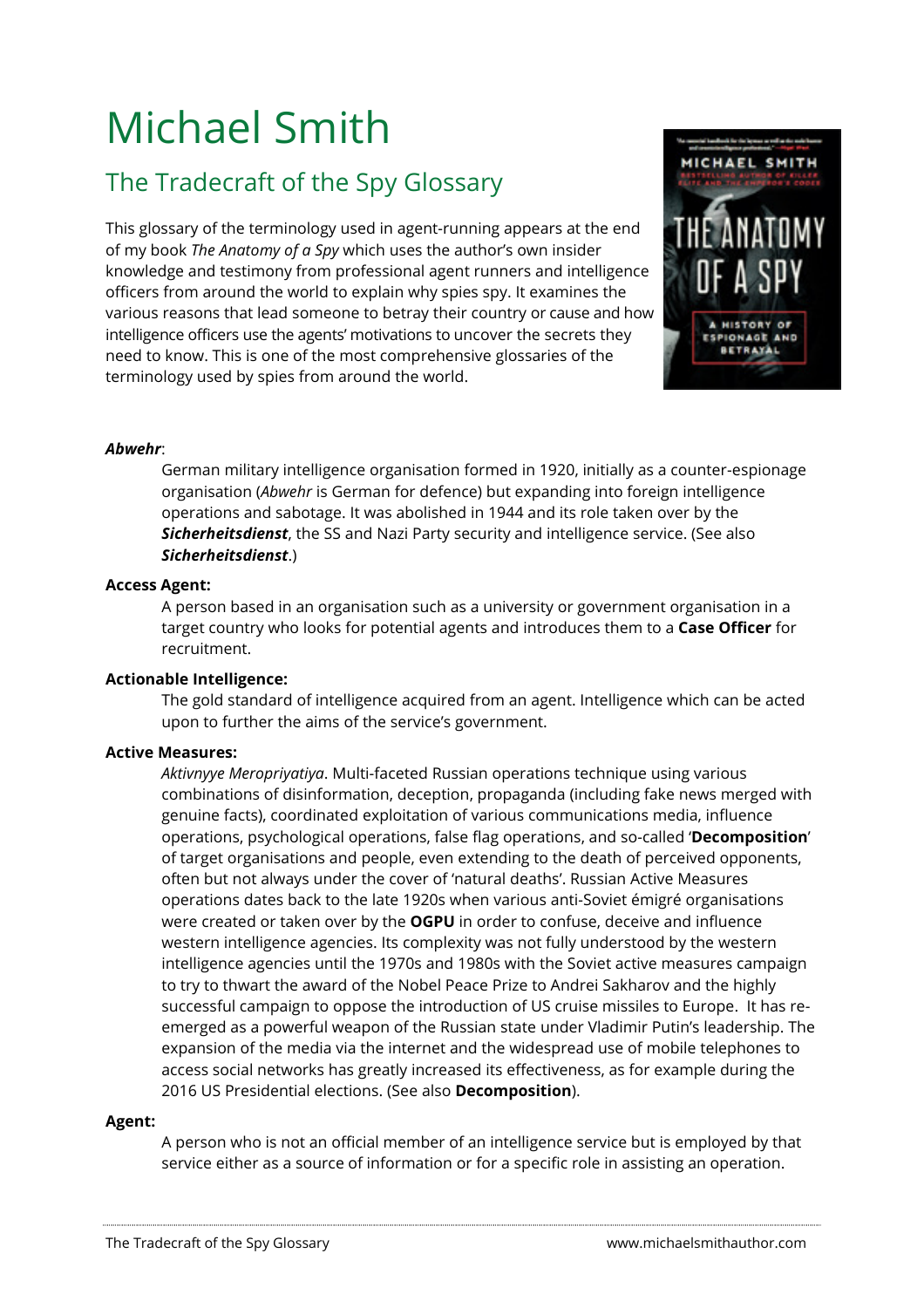## Agent-in-Place:

An agent inside a foreign government organisation who is persuaded to remain in place rather than defecting in order to continue producing intelligence or influencing a situation.

## Agent-of-Influence:

A person who works within the government or media of a target country to influence national policy in a way that assists the controlling service.

## Agent Provocateur:

Agent employed to influence someone else into carrying out an act that will discredit them or their organisation, or create a situation necessary for a specific operation.

## Agent-Running:

The process of recruiting, directing and managing (or 'running') an agent.

## al-Amn al-'Amm:

Iraqi Directorate of General Security. Iraqi internal security organisation set up in 1921 and dissolved in the wake of the 2003 US-led invasion.

## Államvédelmi Hatóság (ÁVH):

State Protection Authority. Hungarian intelligence and internal security organisation from 1945 to 1956.

## Asset:

An agent or other clandestine source or capability, or simply someone who assists an operation.

## Babysitter:

An intelligence officer or agent put in place to look after an operation or network on a temporary basis, or someone who looks after a defector or agent during a debriefing.

## Bagman:

Someone who makes covert payments to agents or bribes others to assist an operation.

## BfV:

Bundesamt für Verfassungsschutz (Federal Office for the Protection of the Constitution). The German internal security service.

## Biuro Szyfrów:

Polish inter-war Cipher Bureau which made the first break into the German army's Enigma machine cipher.

## Black Bag Job:

Covert entry of a building in order to obtain information. Often used in counter-espionage operations against suspected agents of a foreign intelligence service.

## Blown:

An intelligence officer, agent, capability or operation that has become known to the target, or more often to another intelligence service, and is therefore no longer of any operational use.

## BND:

Bundesnachrichtendienst (Federal Intelligence Service). The German foreign intelligence service, set up in 1956.

## Bridge Agent:

An agent who acts as a courier between a case officer and an agent.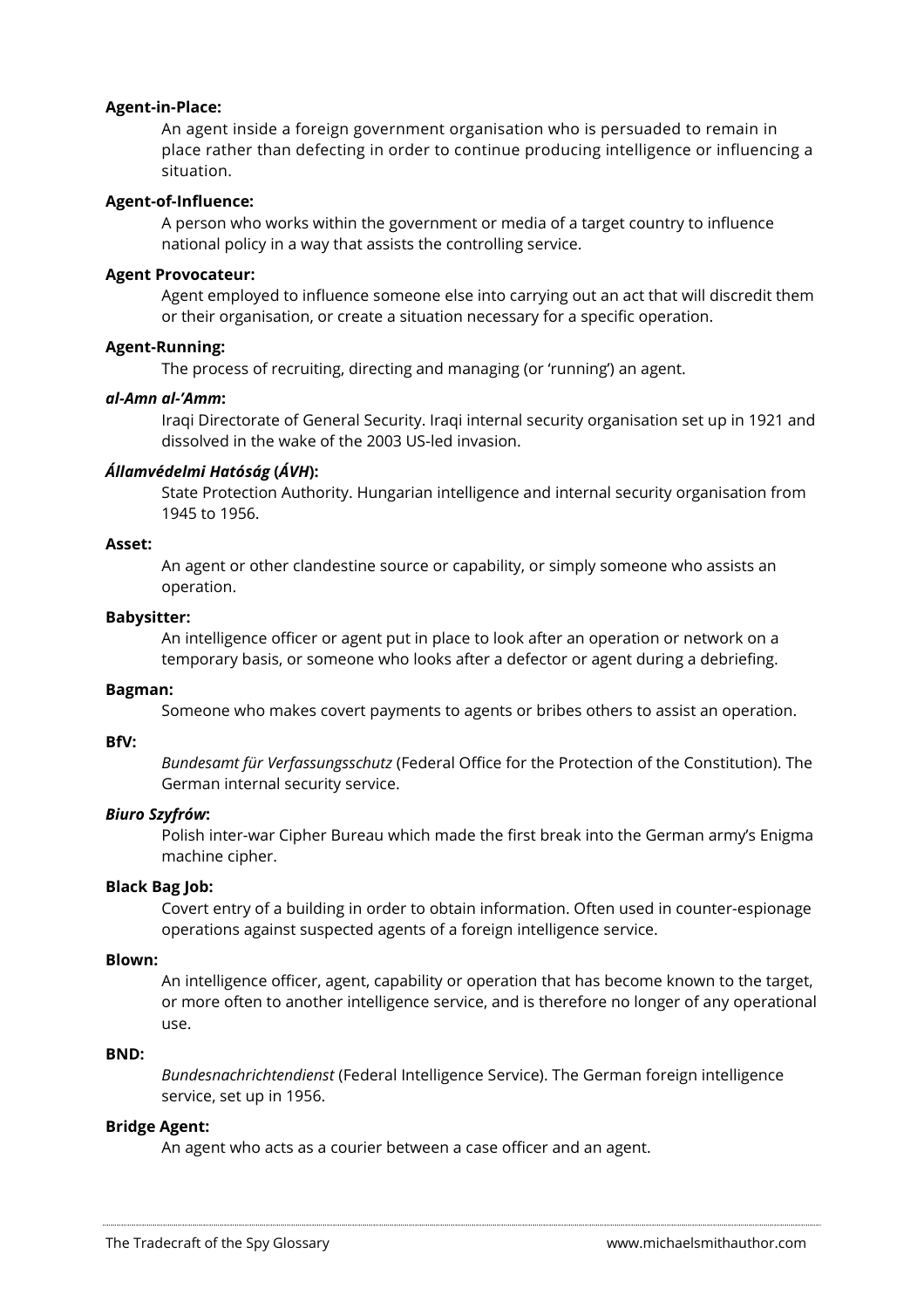## Brush Contact/Brush meeting/Brush Pass:

A brief encounter during which intelligence or other information is passed between one agent or intelligence officer and another.

## Burned:

When an agent is known to the other side, or their identity is deliberately disclosed to the other side, and they are therefore no longer of any operational use.

## Case Officer:

An intelligence officer who recruits, runs or controls agents and operations.

#### Chance Contact:

An unplanned meeting between an intelligence officer and an agent.

#### Cheka:

Vserossijskaya Chrezvychajnaya Komissiya (the All-Russian Extraordinary Commission for Combating Counter-revolution and Sabotage). Bolshevik intelligence and security service set up by Lenin in 1917 and replaced in 1922 by the GPU, which a year later became the OGPU.

## CIA:

Central Intelligence Agency. The US foreign intelligence service, set up in 1947.

#### Clean:

Someone who has no previous contact with an intelligence service and is therefore less likely to be detected by an opposing counter-espionage service.

#### Compromised:

When an intelligence officer, agent, capability or operation has become known to the other side.

#### Contact Agent:

A go-between who deals with the agent on behalf of the case officer, usually when the agent is working undercover.

## Controller:

The intelligence officer in overall charge of an operation or network. Often based at headquarters with no day-to-day physical contact with the agent(s).

#### Co-opted Agent/Co-optee:

Doverennoye Litso. Russian intelligence term for someone who is required to act as an agent by the state because they have a specific capability needed for an operation.

## Counter-espionage:

Carrying out security and intelligence operations in order to protect the service's own authorities from operations mounted by a foreign intelligence service.

## Counter-intelligence:

US term for counter-espionage.

#### Courier:

Someone who passes secret information or money between one intelligence officer or agent and another.

#### Cover:

An assumed persona and background used by an intelligence officer or agent to disguise his or her real activities. (See also Legend.)

#### Cut-out:

Someone who acts as an intermediary between intelligence officers and/or agents involved in an operation in order to avoid their detection.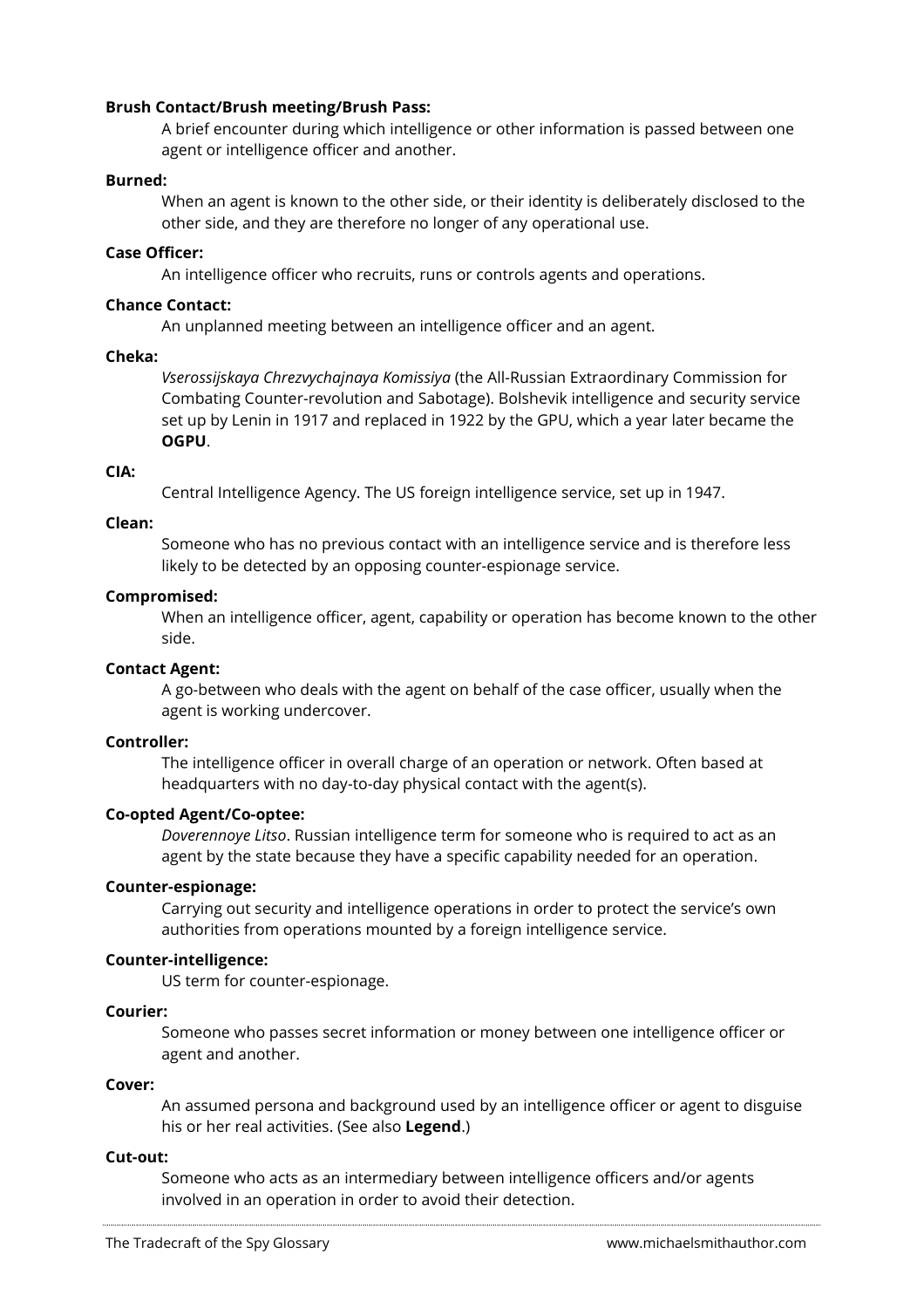## Dangle:

A person presented surreptitiously to another intelligence agency as a potential agent in order to use that agent as a double agent or as part of a deception operation.

## DCRI:

Direction Centrale du Renseignement Intérieur (Central Directorate of Interior Intelligence). French internal security service between 2008 and 2014. (See also DST and DGSI.)

## Dead Drop/Dead Letter Drop:

A secret location where intelligence, money or instructions can be left for an agent or intelligence officer to retrieve.

#### Decomposition:

Razlozheniye. A key part of Russian 'Active Measures' which involves inducing internal strife, dissension or tensions between members of a target organisation in order to render it ineffective, destroy its reputation and reduce its influence. Also refers to a similar process used to destroy the reputation and influence of a target individual.

#### Deep Cover:

An intelligence officer or agent operating in a target country with the persona of an ordinary member of the public, usually including a normal job and during long-term operations even extending to marriage and a family.

## Denial and Deception Operations:

Actions designed to disguise the acquisition and value of 'actionable intelligence' obtained, when it was obtained and what actions were taken as a result.

## Deuxième Bureau de l'État-Major Général:

The Second Bureau of the General Staff, the French foreign intelligence service between 1871 and 1940. Usually known simply as the Deuxième Bureau.

#### DGSE:

Direction Générale de la Sécurité Extérieure (General Directorate for External Security). The French foreign intelligence service, set up in 1982.

#### DGSI:

Direction Générale de la Sécurité Intérieure (General Directorate for Internal Security). French counter-espionage, counter-terrorist and counter cyber-crime organisation formed in 2014. (See also DST and DCRI.)

#### DIA:

Defense Intelligence Agency. US armed forces intelligence service.

## Dirección General de Inteligencia (DGI):

Cuban Intelligence Directorate, the country's foreign intelligence service, set up in 1961. The word General has now been dropped and it is known simply as Dirección de Inteligencia (DI).

#### DIS:

Defence Intelligence Staff, UK Ministry of Defence intelligence analysis organisation.

## Discard:

An agent used for a task that is likely to result in whoever carries it out being compromised. The discard's role is usually designed to protect another better placed agent or intelligence officer.

#### Disinformation Agent:

Agent-Dezinformator. Russian term for a **Double-Agent** who is being used as part of a deception operation.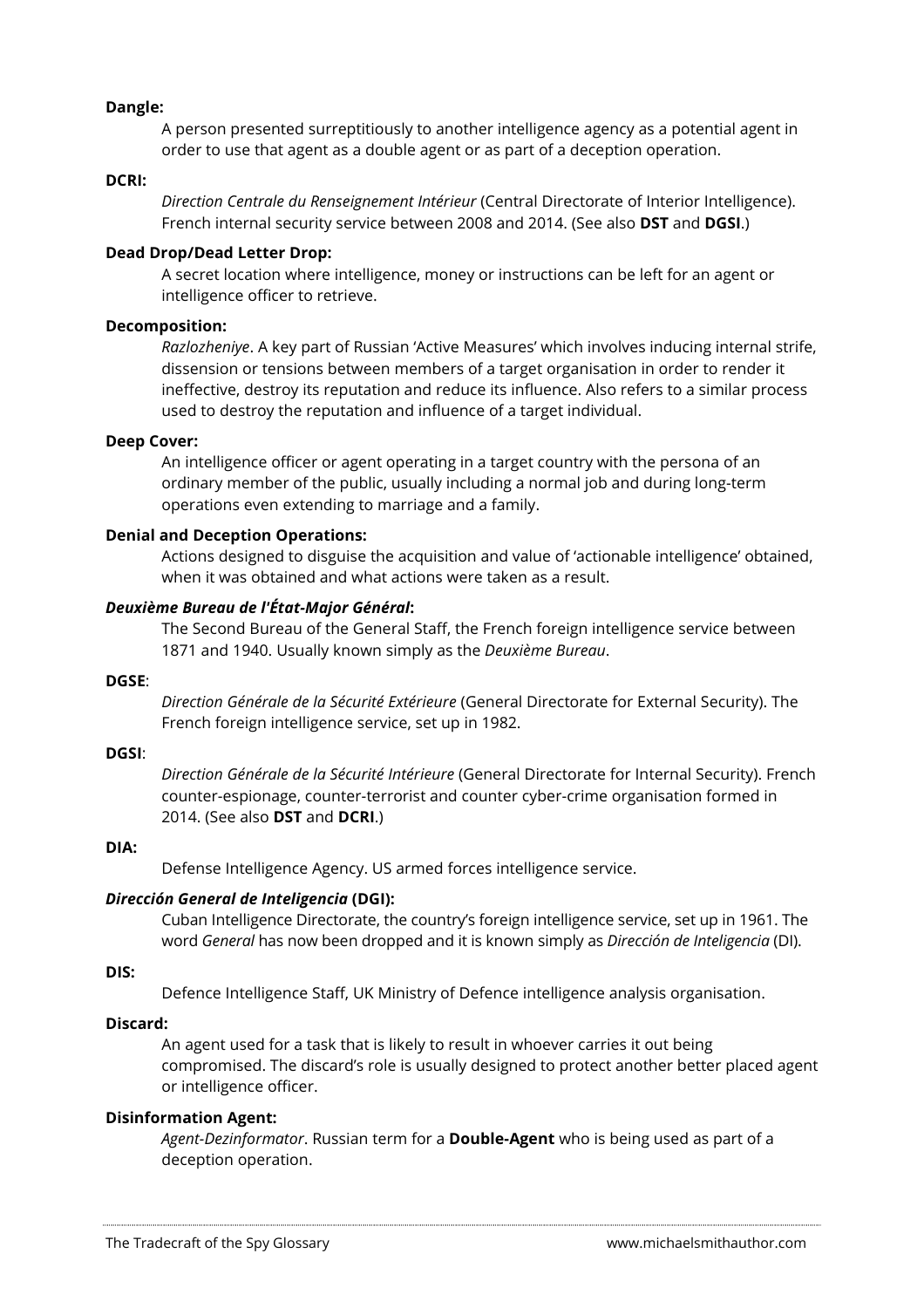## Double Agent:

An agent working for two separate, opposing intelligence services at the same time, usually under control of only one of those two services and feeding the second false information while at the same time gathering intelligence from the second intelligence service on behalf of the first.

## Dry Cleaning:

Counter-surveillance procedure designed to ensure that an intelligence officer, agent, capability or operation is not under surveillance from the opposing intelligence service.

## DST:

Direction de la Surveillance du Territoire (Directorate of Territorial Surveillance). French postwar internal security service. It was replaced in 2008 by the DCRI Direction Centrale du Renseignement Intérieur (Central Directorate of Interior Intelligence). (See also DCRI and DGSI.)

## Exfiltration:

The clandestine removal of an agent, intelligence officer or defector from hostile territory, often accompanied by their close family.

## False Flag:

Technique designed to make it look as if an operation was carried out by another country, often to discredit that country. Also the recruitment of an agent under the guise of the intelligence service of a country allied to the agent's own country  $-$  as in the cases of Marianne Lenzkow and Margarethe Lubig.

## FBI:

Federal Bureau of Investigation. US domestic counter-espionage service and federal law enforcement agency, set up in 1908 and taking on a counter-espionage role in 1917.

#### Fireman:

British term for an intelligence officer sent out from London to help deal with a sudden operational crisis, often when it occurs in an area where there is only limited or no SIS presence.

## Freelance Agent:

An agent who is prepared to work for or provide intelligence to anyone who will pay him or her.

## FSB:

Federalnaya Sluzhba Bezopasnosti Rossiyskoy Federatsii (Federal Security Service of the Russian Federation). Russian internal security organisation which replaced the FSK in 1995. Increasingly involved in operations abroad and to some extent over-shadowing the SVR.

## FSK:

Federalnaya Sluzhba Kontrrazvedki (Federal Counterintelligence Service). The Russian internal security service after the dissolution the Soviet Union in 1991. Replaced in 1995 by the FSB.

## GC&CS:

Government Code and Cypher School. The British signals intelligence organisation between 1919 and 1945, most famous for its work breaking the German Enigma ciphers at Bletchley Park during the Second World War.

## GCHQ:

Government Communications Headquarters. The British signals intelligence organisation. The name originated as a cover name for Bletchley Park and was adopted as a formal title when it moved first to Eastcote in North London and then to Cheltenham after the Second World War.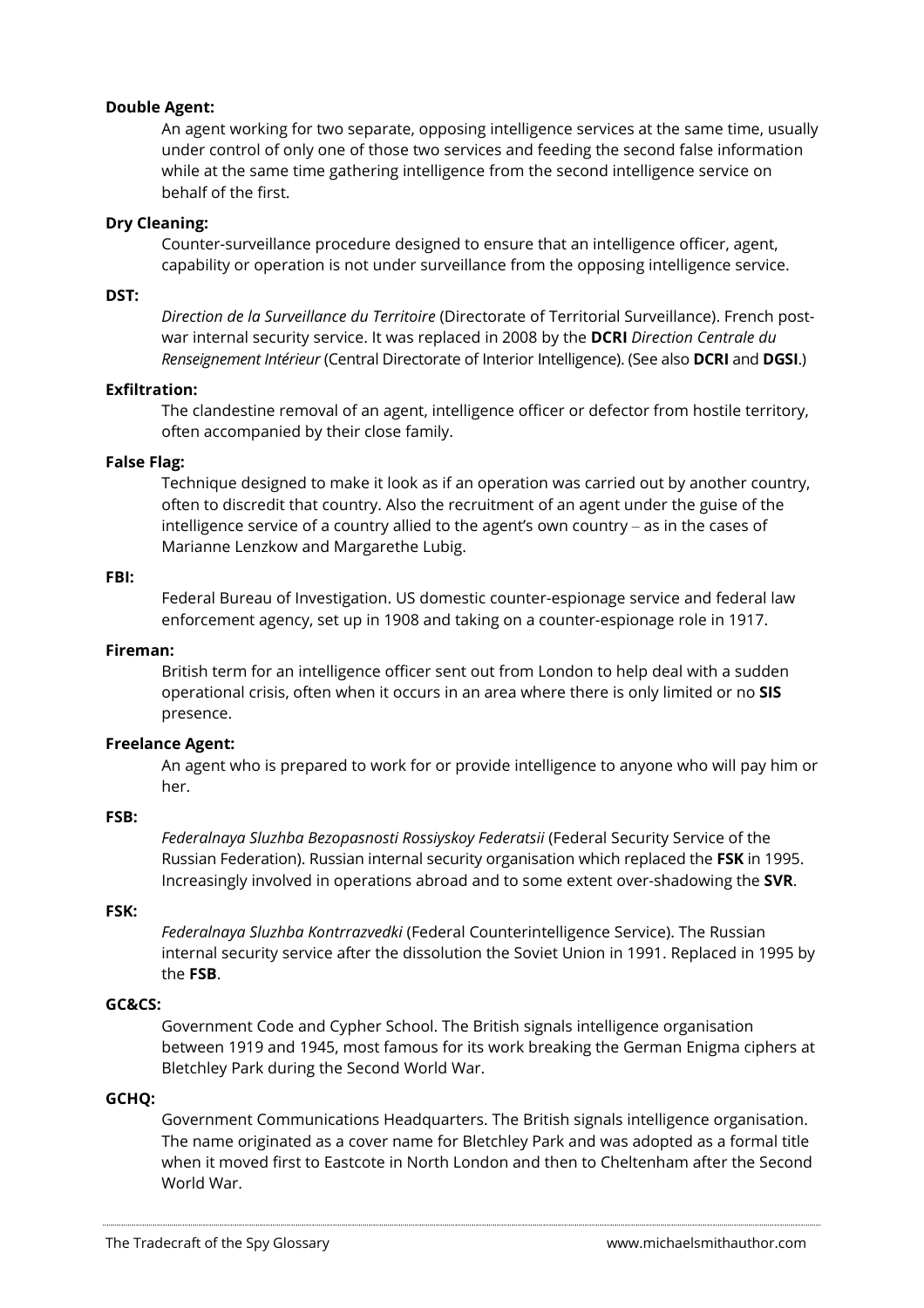## GRU:

Glavnoye Razvedyvatelnoye Upravleniye (Main Intelligence Directorate). Russian military intelligence service. Operates in parallel with the SVR in collection of human intelligence abroad and has its own **Rezident** in every Russian embassy abroad. Specialises in collecting technical intelligence and offensive cyber operations such as the hacking of the Democrat Party's email system during the 2016 US Presidential Election.

## Handler:

An intelligence service case officer who runs an agent or network of agents.

#### Head of Station:

The intelligence officer in charge of his service's offices in a foreign city, usually but not always in his country's embassy or mission.

#### Honey Trap:

The use of sex to ensnare a potential agent.

## Humint:

Human intelligence. The use of human agents and sources in order to acquire intelligence.

#### HVA:

Hauptverwaltung Aufklärung (Main Directorate for Reconnaissance). The foreign intelligence service of the former German Democratic Republic (East Germany). It was an integral part of the Ministerium für Staatssicherheit (Ministry for State Security), better known as the Stasi.

#### Illegal:

Russian intelligence officer or agent living an apparently normal life under a false identity in a foreign country, often with a job and a locally acquired partner who is unaware of their covert role.

## Infiltration:

Gaining covert access to a country or organisation without being detected.

## Influence Operation:

Operation designed to influence a person, government or organisation to act in a way that is advantageous to the service's aims.

#### Intelligence Bureau (IB):

Indian internal security service, set up in 1887.

## Intelligence officer:

A full-time employee of the intelligence service as opposed to an Agent.

## Joe:

## Slang for an **Agent**.

## KGB:

Komitet Gosudarstvennoy Bezopasnosti (Committee for State Security). Soviet internal security and foreign intelligence service from 1946 to 1991.

## Legend:

The cover story of an agent or intelligence officer operating in a foreign country.

## MfS:

Ministerium für Staatssicherheit (Ministry for State Security). The East German intelligence and security service from 1950 to 1990. (See also HVA and Stasi.)

#### MI<sub>1</sub>c:

Cover title used by British foreign intelligence service from 1916 until 1940, deriving from the designation of the War Office department which liaised with it during that period.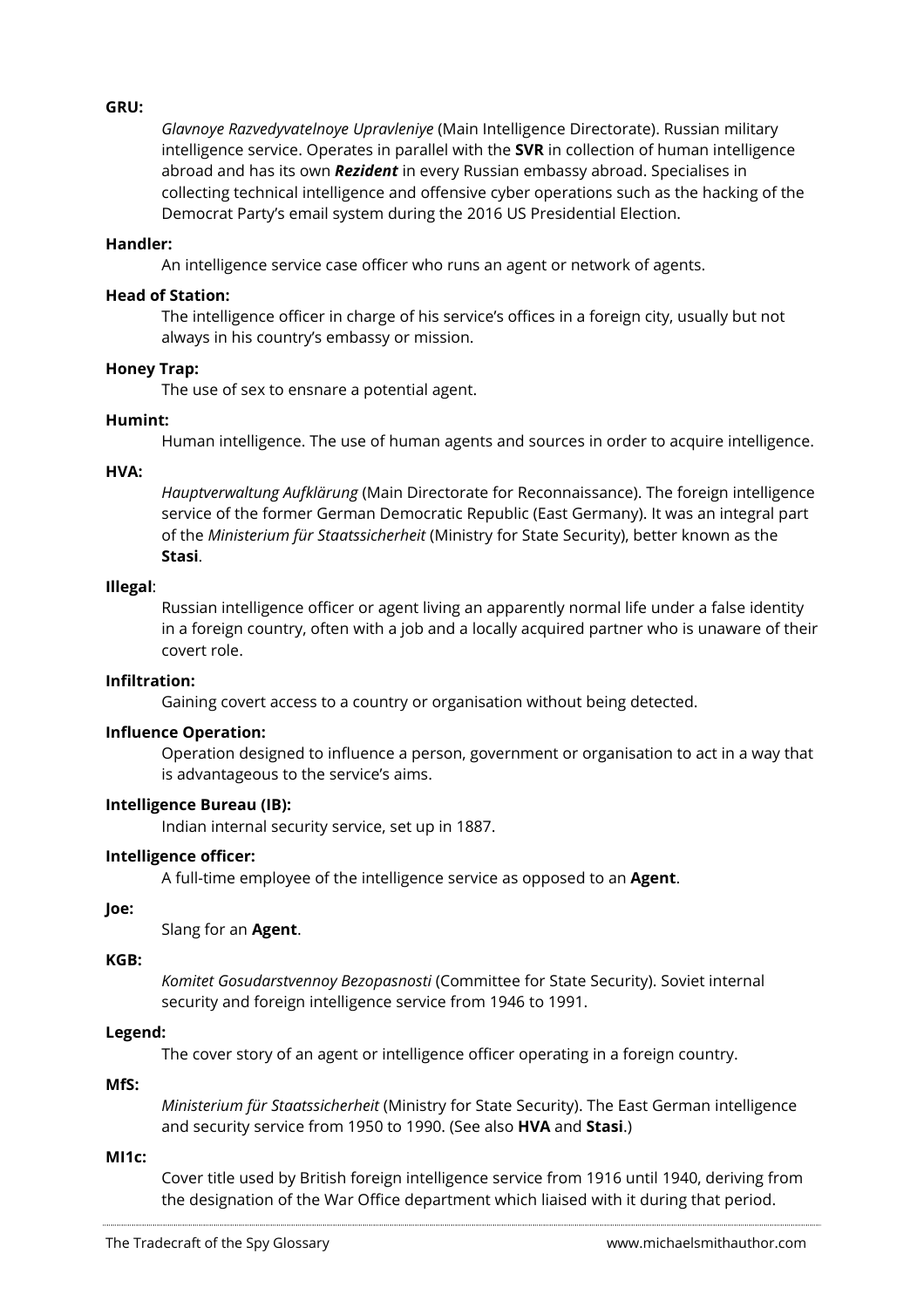## MI5:

Title commonly used for the British internal **Security Service**. It derives from a reorganisation of War Office intelligence in January 1916 which designated the counterespionage section of the Secret Service Bureau as the fifth department of military intelligence.

## MI6:

Title commonly used for the British Secret Intelligence Service. It derives from the designation of the War Office department liaising with SIS between 1940 and 1964.

## Mole:

An agent who penetrates another intelligence service or governmental organisation.

## Moscow Centre:

The KGB Headquarters in Moscow. (See also The Centre.)

## Mossad:

Israeli Foreign Intelligence Service, literally means the Institute, set up in 1949. Its full title is HaMossad leModi'in uleTafkidim Meyuhadim.

## MSS:

Chinese Ministry of State Security (Zhōnghuá Rénmín Gònghéguó Guójiā Ānquánbù). The intelligence and security service of the People's Republic of China, set up in 1983.

## Mukhabarat:

Iraqi Intelligence Service from 1976 to 2003. Its full title was Jihaz al-Mukhabarat al-Amma (General Directorate of Intelligence).

## Nachrichten Abteilung:

The foreign intelligence service of the German Imperial Navy between 1901 and 1919.

## National Security Bureau:

The Taiwanese foreign intelligence service (Zhōnghuá Mínguó Guójiā Ānquánjú), set up in 1955.

## NKVD:

Narodnyi Komissariat Vnutrennikh Del (People's Commissariat for Internal Affairs). Soviet internal security and foreign intelligence service from 1934 to 1946.

## Non-official Cover:

Intelligence officers working for one of their country's organisations in a target country under cover of a role that disguises their affiliation but does not have diplomatic immunity.

## NSA:

National Security Agency. The US signals intelligence organisation, set up in 1952.

## Official Cover:

Intelligence officers on the staff of their country's embassies or missions in foreign countries who are given an official role which disguises their intelligence affiliation and grants them diplomatic immunity.

## OGPU:

Obyedinyonnoye Gosudarstvennoye Politicheskoye Upravleniye (All-Union State Political Administration). Soviet security and foreign intelligence organisation from the creation of the Soviet Union in 1923 until 1934. Originally set up in 1922 as the GPU to replace the Cheka.

## OSS:

Office of Strategic Services. The US foreign intelligence and special operations organisation during the Second World War. It was created in 1942 and dissolved in 1945.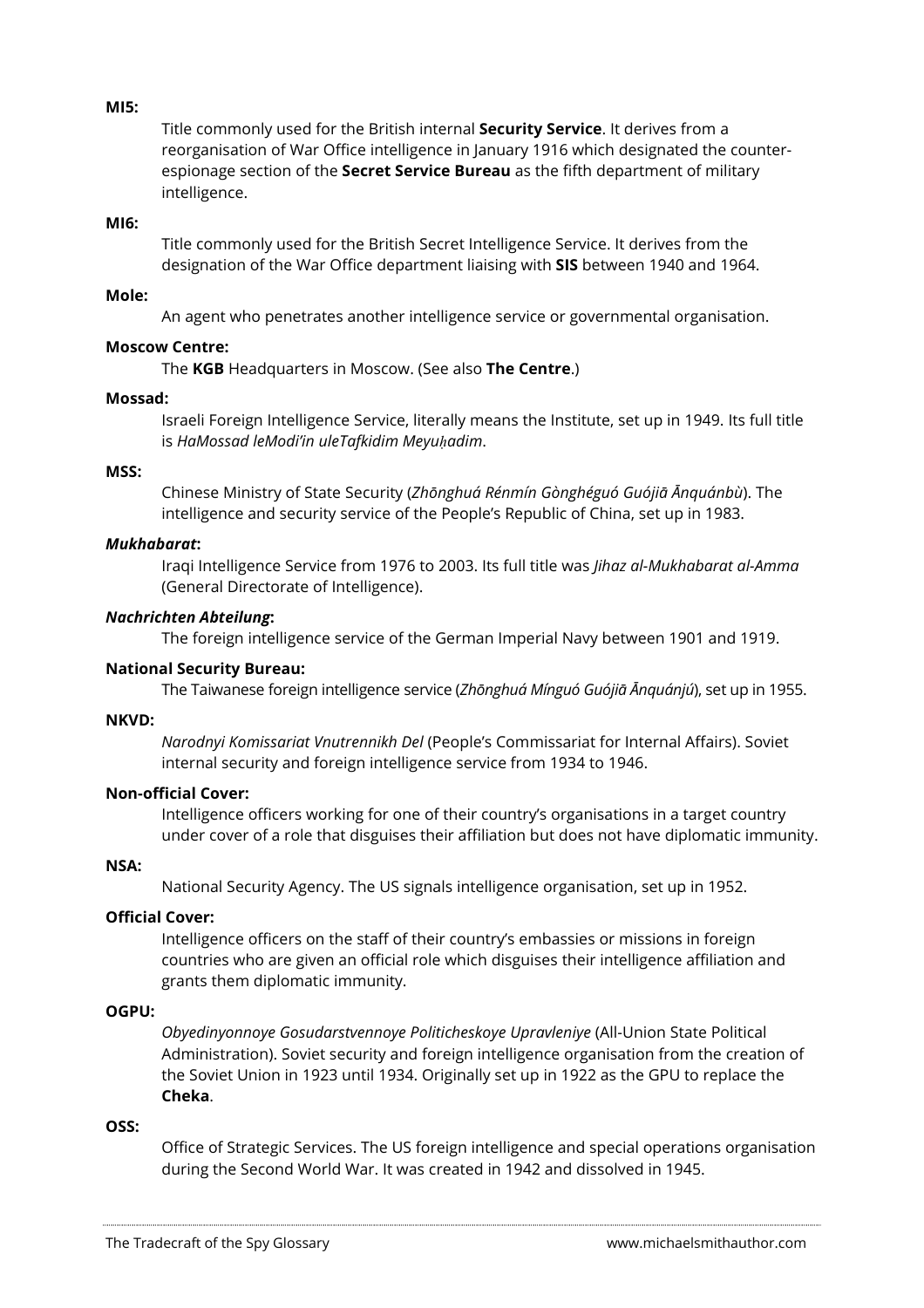## Penetration:

Placing an agent or intelligence officer inside a target organisation.

## Post Box:

An agent to whom intelligence material/reports are handed who acts as a **Cut-Out** between the agent and the **Handler**, or an address to which intelligence material/reports can be sent.

## PVDE:

Polícia de Vigilância e de Defesa do Estado (Surveillance and State Defence Police). The Portuguese internal security organisation from 1933 to 1945, commonly known as 'the International Police,' the name of its predecessor.

## Raven:

A male agent or intelligence officer who seduces people of either sex in order to persuade them to provide intelligence or perform some other operational role.

## Research and Analysis Wing (RAW):

The Indian foreign intelligence service, set up in 1968.

## Rezident:

SVR or GRU head of station in Russian embassies abroad.

## Rezidentura:

SVR or GRU station, usually but not always based in Russian embassies abroad.

## Rolled-up:

When an agent network has been broken up and the agents arrested by the opposing counter-espionage service.

## Safe House:

A location controlled by an intelligence service which provides a secure haven for the interrogation or debriefing of an agent or defector.

## SB:

Służba Bezpieczeństwa (Security Service). Polish internal security service from 1956 to 1989.

## Secret Service Bureau:

British intelligence and counter-espionage service set up in 1909 in response to exaggerated reports of German espionage in Britain. The origins of both the British Security Service (MI5) and the Secret Intelligence Service (SIS), also known as MI6.

## Security Service:

British internal security service commonly known as MI5, set up in 1909. (See also Secret Service Bureau and MI5.)

## Serviciul Special de Informaţii:

Romanian foreign intelligence service from 1908 to 1948.

## Shin Bet:

Šerut ha-Bitahon haKlali (General Security Service). The Israeli internal security service, set up in 1949.

## Sicherheitsdienst (SD):

The security and intelligence service of the SS and the Nazi Party. Its full title was Sicherheitsdienst des Reichsführers-SS (Security Service of the Head of the SS). It was set up in 1932 and dissolved in 1945 when it was officially designated a criminal organisation by the Allies.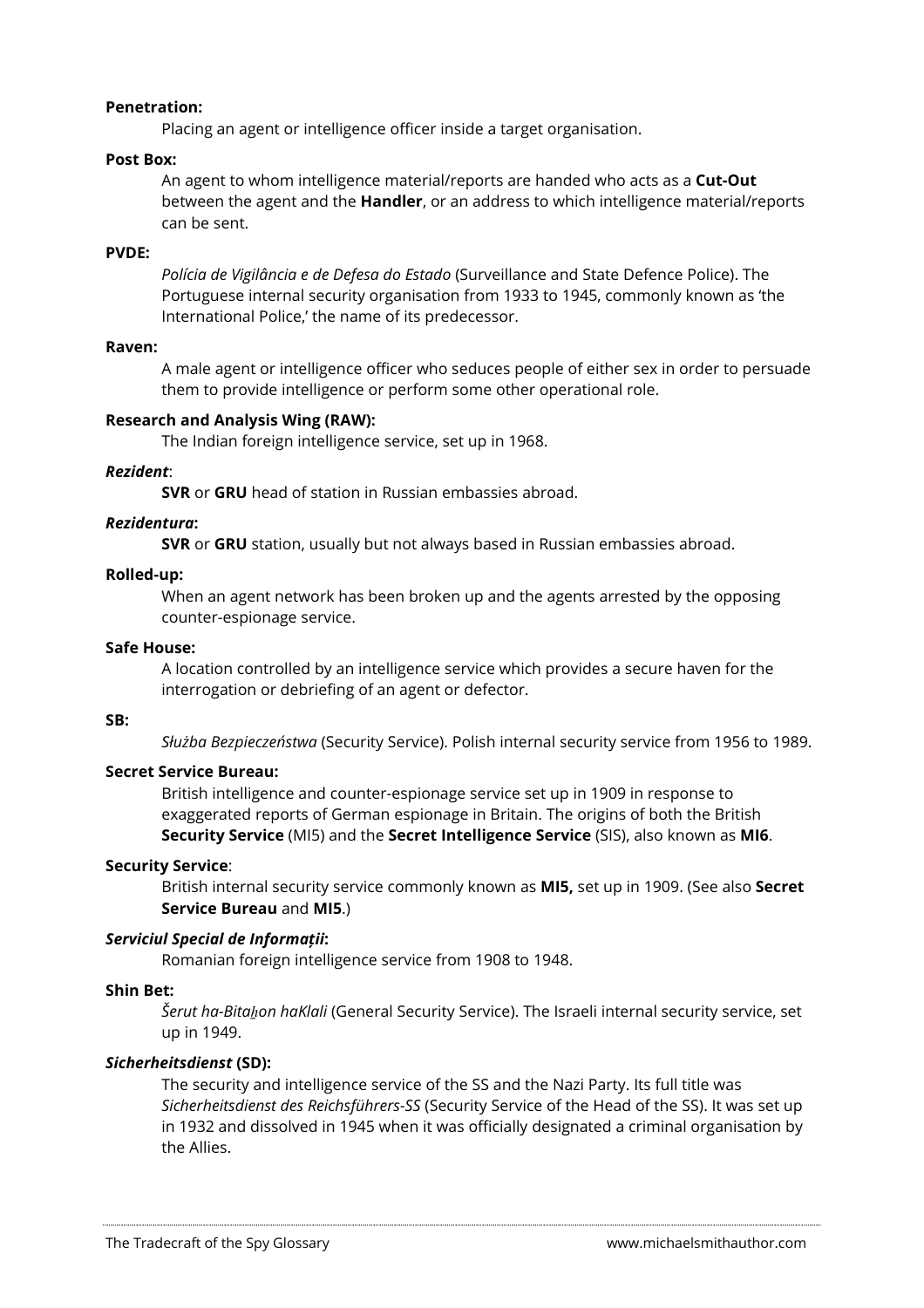## Sigint:

Signals Intelligence. The collection of various wireless transmissions for intelligence purposes. Originally focused largely on radio communications or other military transmissions such as radar but now extended to include the collection of phone calls, emails and internet communications.

#### SIS:

Secret Intelligence Service. British foreign intelligence service, set up in 1909, although its official title did not become SIS until 1919. It is now better known as MI6.

#### SISMI:

Servizio per le Informazioni e la Sicurezza Militare (Military Intelligence and Security Service). It was the Italian foreign intelligence service from 1977 to 2007.

#### Sleeper:

Agent living under Deep Cover in a target country. He or she behaves as if they are a normal citizen of the target country until activated for a particular operation.

#### Special Agent:

Spetsialnyy Agent. An agent of the Soviet intelligence services who – between 1924 and 1954 – carried out operations and tasks that would now be performed by an intelligence officer.

#### Stasi:

Nickname for the Ministerium für Staatssicherheit (Ministry for State Security). The East German intelligence and security service from 1950 to 1990. (See also HVA and MfS.)

#### Stringer:

An intelligence agent based in a foreign country or city, usually in a location where the intelligence service he or she works for has no other presence.

#### Sub-Agent/Sub-source:

An agent or source run by another agent.

#### Support Agent:

An agent who performs a background role within an operation.

#### SVR:

Sluzhba Vneshney Razvedki. The Russian Foreign Intelligence Service set up after the dissolution of the Soviet Union in December 1991.

#### Swallow:

A female agent or intelligence officer who seduces people of either sex in order to persuade them to provide intelligence or perform some other operational role.

#### Take:

The intelligence product from an agent, network, operation or capability.

## Talent-spotting agent:

Agent-Navodchik. Russian term for an agent who spots potential recruits in target countries or organisations. (See also **Access Agent**.)

## Teabeamet:

The Information Board. The Estonian foreign intelligence service, set up in 2001.

#### The Centre:

Moscow Headquarters of the Russian foreign intelligence service.

#### Throwaway:

An agent who is considered expendable. (See also **Discard**.)